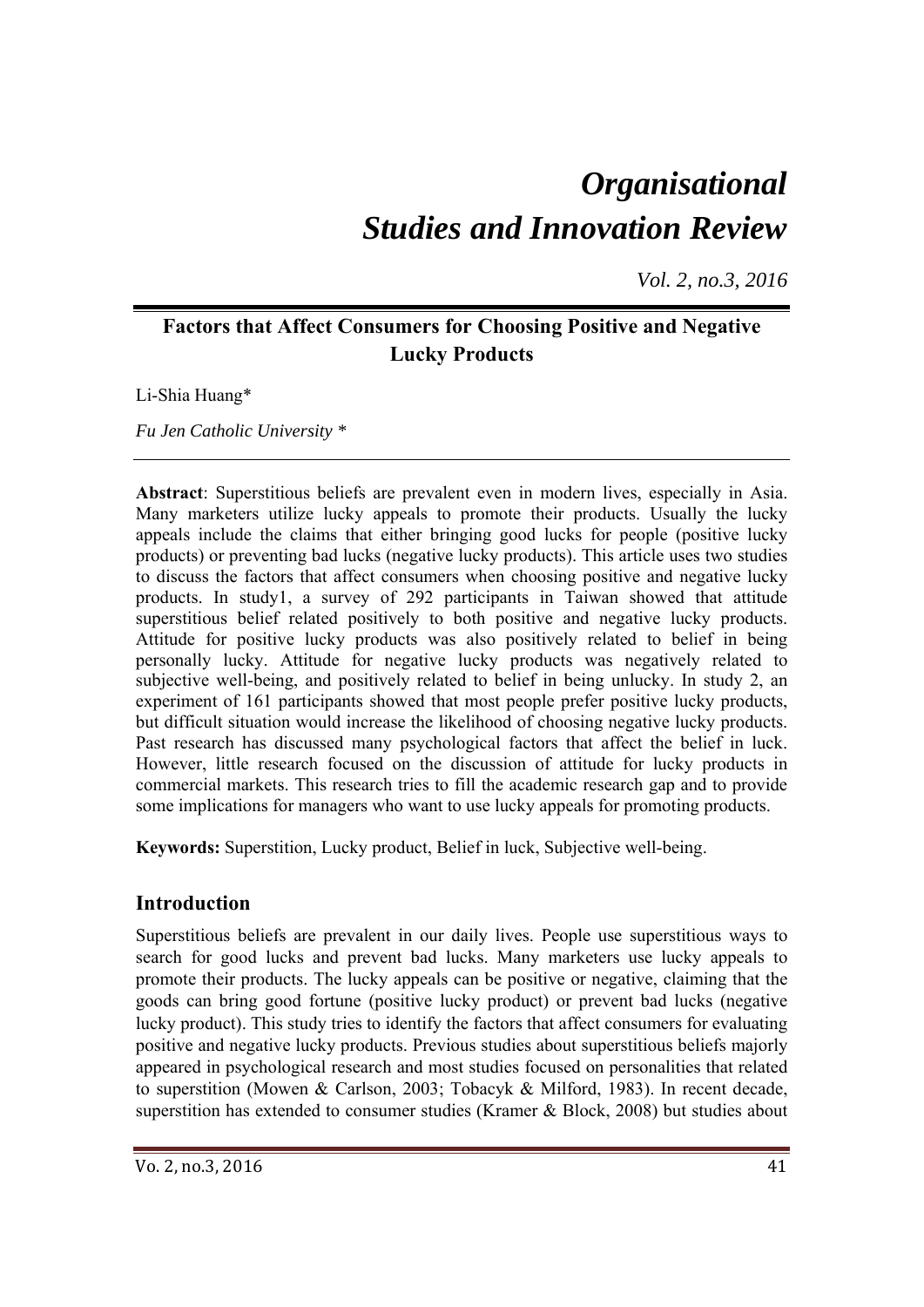lucky products are still rare. This study reviewed from superstition literature and selected some personalities that may related to the attitude toward positive and negative lucky products. These personalities include positive and negative superstitious beliefs, belief in being personally lucky and unlucky, and subjective well-being. In study 1, a survey was conducted and the result suggested that belief in being unlucky and low subjective wellbeing were related to attitude toward negative lucky products. Then in study 2, an experiment was conducted to test whether a difficult situation would lead consumers to choose negative lucky products. The studies may provide some managerial implications for managers when applying lucky appeals.

# **Literature and Hypotheses**

This study classifies lucky products as bringing good lucks and preventing bad lucks. Previous literature rarely discussed lucky products but the studies of superstition and belief in luck are abundant. Reviewing from psychological literature about superstition and belief in luck, we select the factors that may relate to the attitude of positive or negative lucky products. The belief of superstition and the belief of luck can also be classified as positive or negative, thus these beliefs are included. Besides, subjective well-being is also included because it is the combination of life satisfaction and the relative frequency of positive and negative affect. These factors are discussed specifically as follows.

## **Positive and Negative Superstition**

Superstition is the belief that some acts can directly influence the occurrence of good or bad things without scientific or rational reasons (Carlson, Mowen, & Fang, 2009; Vyse, 1997). Superstitious beliefs can be further classified as positive and negative (Wiseman & Watt, 2004). Positive superstitious beliefs are based on the motives of chasing good fortune, such as knocking woods or crossing fingers can bring good luck in some Western countries (Damisch, Stoberock, & Mussweiler, 2010; Keinan, 2002). The red color and number eight have the meanings of bringing good luck in Chinese culture (Simmons & Schindler, 2003). Positive lucky products use positive phrases to attract consumers, satisfying consumers' needs of pursuing good fortune. Thus, we propose the following hypothesis:

# *H1: Positive superstitious beliefs relate positively to the attitude toward positive lucky products.*

Negative superstitious beliefs are based on the motives of preventing bad lucks and removing bad things. For example, black cat and black Friday are bad omens in some Western countries. In Chinese culture, number four is not auspicious and many people would prevent number four when choosing telephone number or car plate. When people have negative superstitious beliefs, they may believe that some traditional rituals or superstitious ways may help them prevent bad things. Negative lucky products use the phrases of preventing bad fortune and satisfy consumers' need of avoiding the fear of bad things. Therefore, negative superstitious beliefs result in the need for negative lucky products. Thus the following hypothesis is proposed:

*H2: Negative superstitious beliefs relate positively to the attitude toward negative lucky*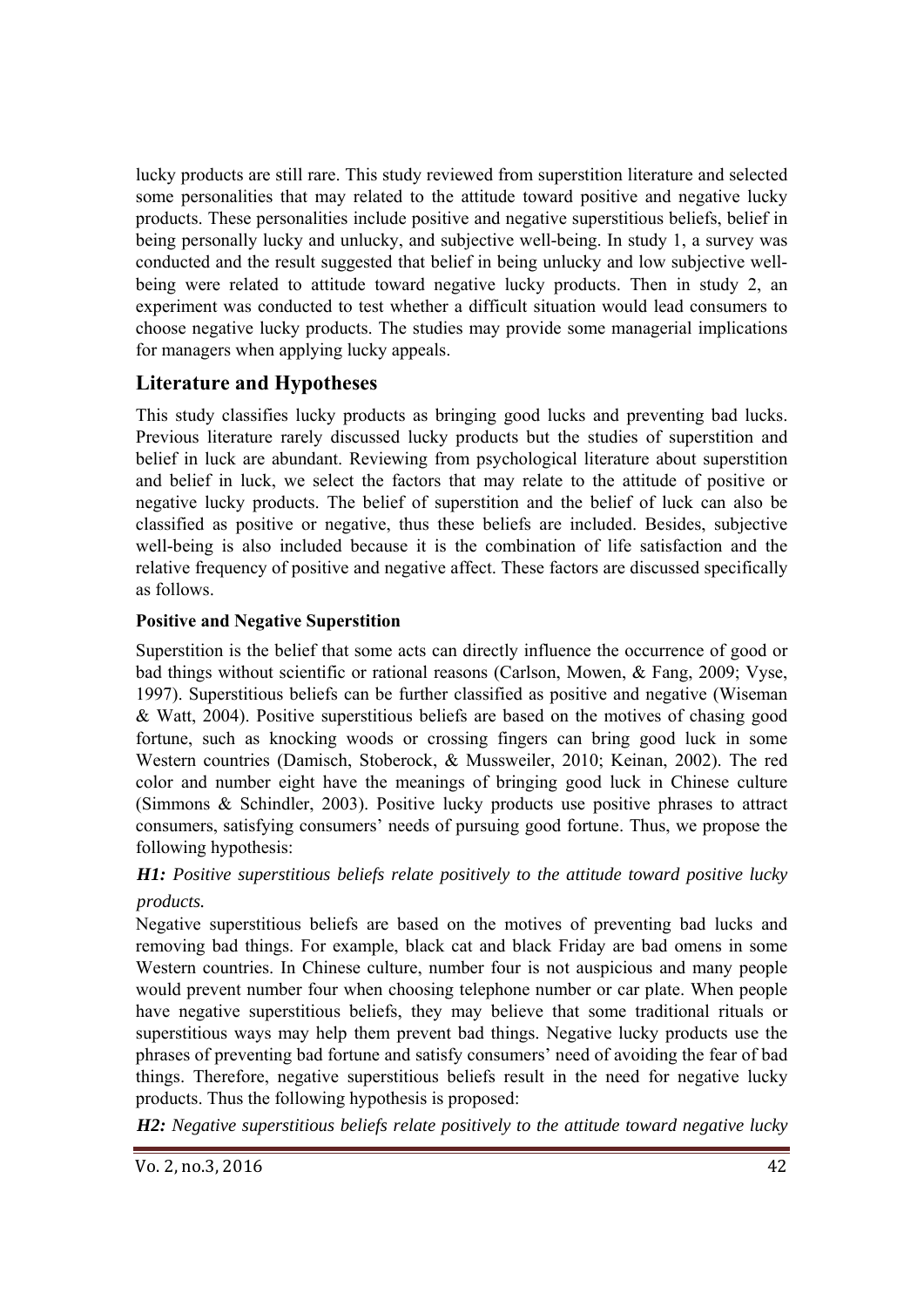#### *products.*

### **Belief in Being Personally Lucky and Unlucky**

Maltby et al. (2008) classified belief around luck as four dimensions: belief in being personally lucky, belief in being personally unlucky, general belief in luck, and rejection of belief in luck. Among the four dimensions, we think that general belief in luck and rejection of belief in luck would have correlations with the acceptance and rejection of all lucky products, but would not have different effects on positive and negative products. We select the belief in being personally lucky and unlucky because they may have different influences on positive and negative lucky products. Positive lucky products can satisfy consumers who believe that lucky things would stand by their side. The products can help them keep optimistic toward the future. Negative lucky products would attract consumers who believe that bad fortune would easily happen to them. The products can help them avoid bad lucks. Thus, the following hypotheses are proposed:

**H3:** *The belief in being personally lucky relates positively to the attitude toward positive lucky products***.** 

**H4:** *The belief in being personally unlucky relates positively to the attitude toward negative lucky products.* 

#### **Subjective Well-Being**

Subjective well-being refers to how people experience the quality of their lives and includes both emotional reactions and cognitive judgments. (Diener, 1984). In includes the relative frequency of positive moods over negative ones (Bradburn, 1969; Diener, 1984). Although subjective well-being is positively correlated with the belief of being lucky (Maltby et al., 2008), the concepts of the two constructs are still different. A person who has high subjective well-being may think his/her good life is due to his/her personal efforts instead of luck. Thus we take subjective well-being as different from belief of being lucky or unlucky and must be included in the analysis.

Positive lucky products appeal to consumers' needs for good luck. When people have high subjective well-being, they may want to extend the good fortune and thus have good attitude toward positive lucky products. Negative lucky products help people prevent bad fortune, satisfying consumers who have low subjective well-being and want to avoid or eliminate difficulties in their lives. Thus, the following hypotheses are proposed:

**H5:** *Subjective well-being relates positively to positive lucky products***.** 

**H6:** *Subjective well-being relates negatively to negative lucky products***.** 

# **Study 1**

The purpose of study 1 is to verify the factors that affect consumers' attitude toward positive and negative lucky products. A survey was conducted to test hypotheses H1 to H6. All items are Likert seven point scale, with one representing strongly disagree and seven representing strongly agree. Positive superstitious belief includes three items such as I think number eight symbolizes good omen. Negative superstitious belief includes three items such as I think number four is unfortunate. Belief of being personally lucky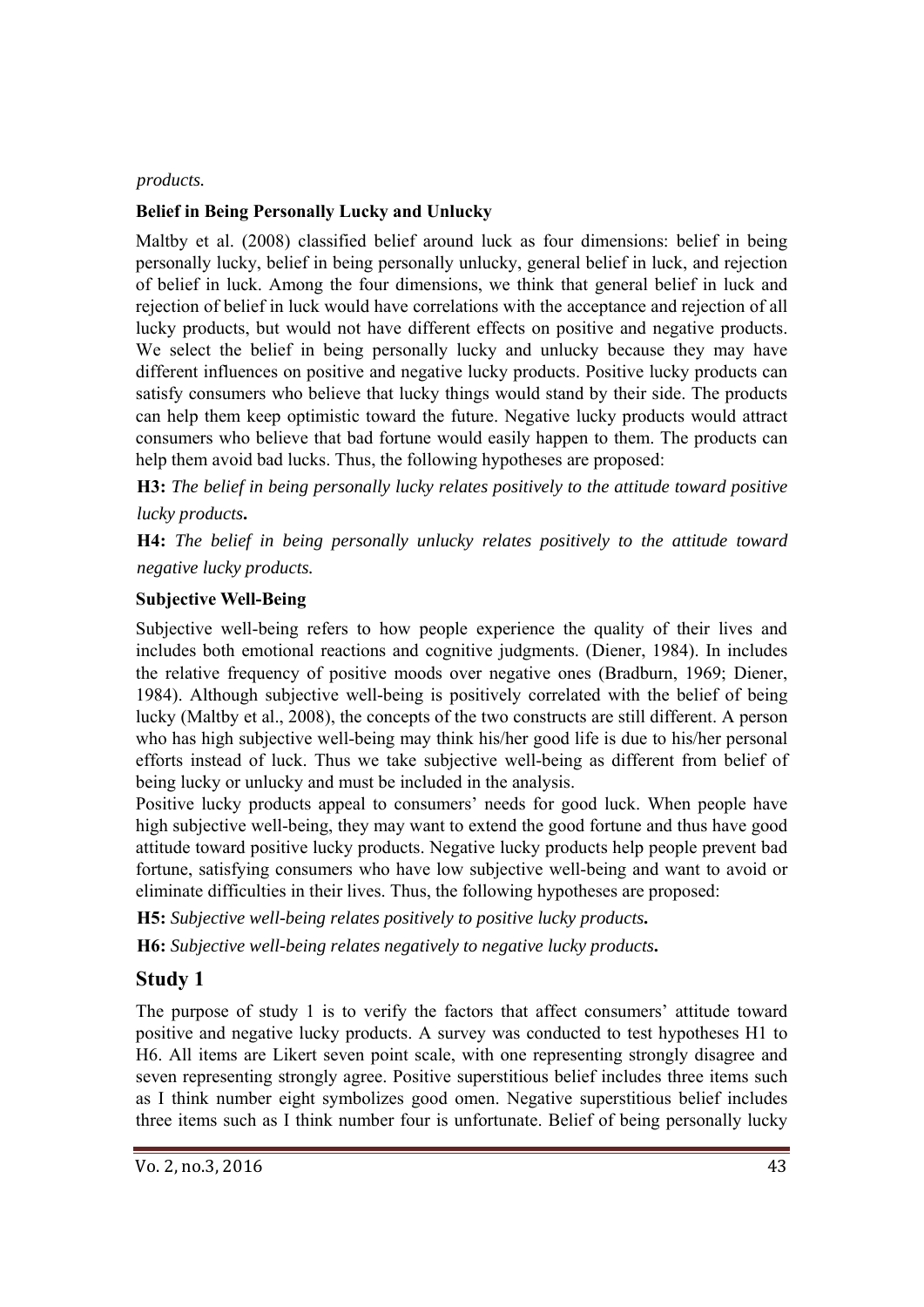contains five items such as I consider myself as a lucky person. Belief of being personally unlucky consists of five items such as I think bad things always happen to me. Subjective well-being comprises five items such as my life is almost the same with my ideal life. Attitude toward positive and negative lucky products respectively includes three items, such as I have good impression toward the products that can bring me good fortune (or preventing bad fortune). All items were modified from literature (Darke & Freedman, 1997; Diener et al., 1985; Hernandez et al., 2008; Huang & Teng, 2009) and all the values of Cronbach' s  $\alpha$  are above .7, suggesting good reliability.

#### **Results**

The survey was conducted in Taiwan. Among the 292 effective samples, 62.0% were female, 38.4% were 21 to 25 years old, 27.4% were 26 to 40 years old, and 34.2% were above 41 years old. We conducted multiple linear regression for positive and negative lucky products separately. For both regression analyses, the F values were significant. All the values VIF were below 2, suggesting no multicollinearity. The regression analyses were listed in Table 1. The results indicated that both positive and negative superstitious beliefs related positively to both positive and negative lucky products. H1 and H2 were supported, but positive (negative) superstitious belief also correlated positively with negative (positive) lucky products. The possible reason is that superstitious beliefs focus on the irrational causality, no matter the belief was positive or negative. A superstitious person believes the supernatural causality, instead of believing that good or bad fortune would happen to him or her. Superstitious people believe the magical power of lucky products, no matter the products are positive or negative appeals.

Belief in being lucky had significant positive correlation with positive lucky products, thus H3 was supported. Belief in being unlucky related positively to negative lucky products, so H4 was supported. Subjective well-being was not positively related to positive lucky products, thus H5 was not supported. A person who has high subjective well-being is living well and therefore may not need lucky products. Subjective wellbeing had significant negative correlation with negative lucky products, thus H6 was supported.

|                                      | <b>Positive lucky products</b> |           | <b>Negative lucky products</b> |           |
|--------------------------------------|--------------------------------|-----------|--------------------------------|-----------|
|                                      | coefficient <sup>1</sup>       | t value   | coefficient                    | t value   |
| Constant                             | 1.566                          | $4.353**$ | 0.881                          | $2.229*$  |
| <b>Positive superstitious belief</b> | 0.402                          | $7.277**$ | 0.361                          | $5.952**$ |
| Negative superstitious belief        | 0.247                          | $4.971**$ | 0.205                          | $3.744**$ |
| <b>Belief in being lucky</b>         | 0.142                          | $2.164*$  | 0.117                          | 1.617     |
| Belief in being unlucky              | 0.003                          | .051      | 0.210                          | $3.436**$ |
| <b>Subjective well-being</b>         | $-0.102$                       | $-1.812$  | $-0.125$                       | $-2.014*$ |
| $R^2$ , adjusted $R^2$               | .384, .373                     |           | .327, .315                     |           |
| <b>F</b> value                       | 35.629**                       |           | 27.809**                       |           |

<sup>1</sup>All the coefficients are unstandardized.

\* p < .05, \*\* p < .01

#### **Study 2**

Vo. 2, no.3, 2016 44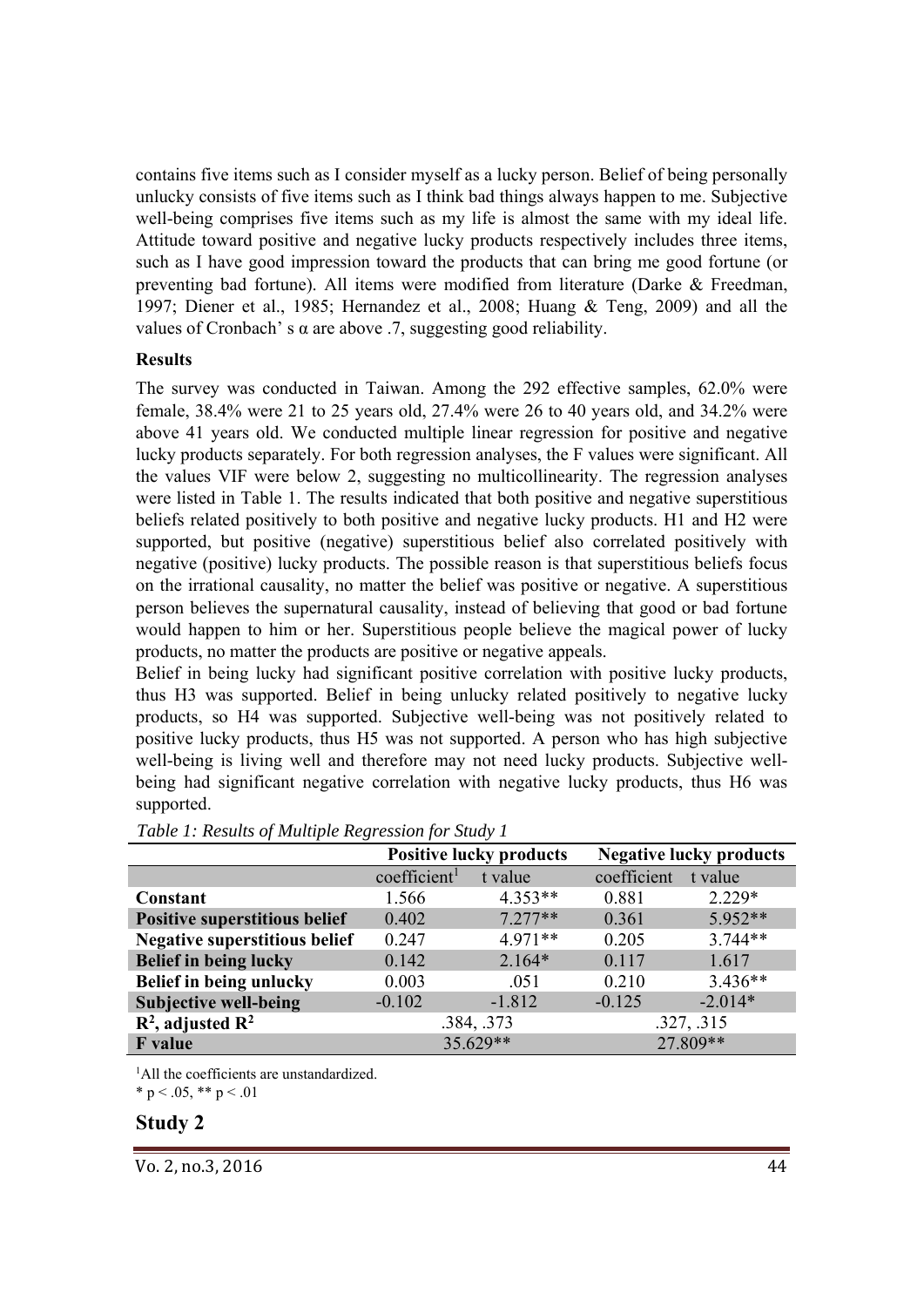## **The Influence of Difficult Situation**

From study 1, we found that the major different antecedents of positive and negative lucky products were belief in being lucky or unlucky and subjective well-being. Summarized from the findings, we conjecture that when people have difficult situation, they may prefer negative lucky products to positive ones. Reviewing from literature, many scholars have found that when people face risky events or uncertainty, they would rely on superstitious methods (Felson & Gmelch, 1979). When people have difficult situation, they would like to reduce the pressure and avoid any bad things. Negative lucky products can satisfy the needs of preventing bad fortune. Thus, we hypothesize that:

# **H7: Compared with easy situation, when people are in difficult situation, their preference for negative lucky products would be higher.**

# **Method**

We conducted an experiment to test the hypothesis. We manipulated the situation as easy or difficult by scenario description. We used projective method and asked subjects to imagine that they were the person in the scenario. For easy situation, the scenario stated that the person's life and job were smooth going. Everything was fine for the person. For the difficult situation, we described the person as facing difficult tasks in life and job. For the lucky product, we used potted plant as example and framed it as positive and negative. The description of the positive lucky potted plant stated that: "*Greening in your office. It can enhance your luck. It will improve your interpersonal relationships with your colleague. The plant brings you vitality, positive energy and good luck. It will enhance your wealth and relationships with others." The description of the negative lucky potted plant was that: "Greening in your office. It can expel bad fortune take away a bad mood. It will remove negative energy, and is effective in anti-villain. It increases your self-defense capability by cleaning the air. It makes you stay away from the intrigues of bad things.*" Subjects are asked to select one from the two products.

# **Results**

The experiment was conducted in Taiwan with undergraduate students as samples. Among the 161 effective participants, 55.9% were female, 71.4% aged from 20 to 22 years old. Subjects in the difficult situation agreed that the situation was difficult (Likert seven point scale, Meandifficult = 5.843, significantly greater than number 4, t  $(82)$  = 12.901,  $p < 0.01$ ). Those who were in the easy situation agreed that the situation was easy (Meaneasy = 5.141, significantly greater than 4, t  $(77)$  = 5.889, p < .01). Manipulation checks were successful.

Under easy situation, 91.0% of the subjects selected positive lucky products and only 9.0% selected negative ones. When the situation was difficult, 73.5% of the subjects selected positive lucky products and 26.5% selected negative ones. Although most people still preferred positive lucky products under difficult situation, the difference of the percentage between the two situations was significant  $\gamma$ 2 (1) = 8.369, p < .01. Compared with the easy situation, those who were in the difficult situation had higher preference for negative lucky products. H7 was supported.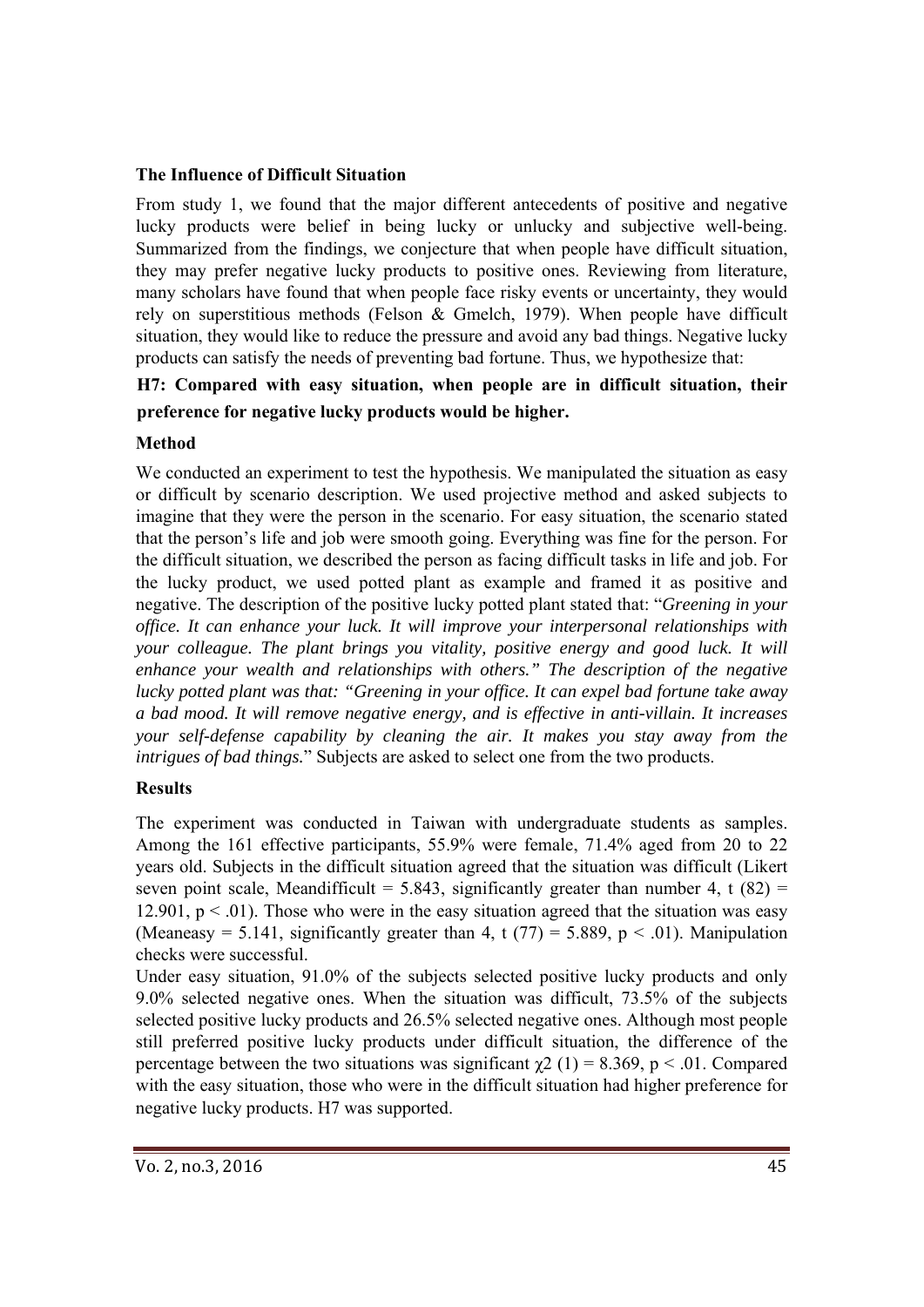# **Discussion**

## **Conclusion, Contribution, and Implication**

This article conducts explores the factors that affect consumers when selecting positive or negative lucky products and also verifies that difficult situation may increase the likelihood of choosing negative lucky products. Specifically, both positive and negative superstitious beliefs positively affect the attitude for lucky products, no matter the lucky appeals are positive or negative. Superstition is the belief in supernatural causality. Both positive and negative superstitious beliefs focus on the irrational beliefs -- that one event causes another without rational reasons. Superstitious consumers would have good attitude toward both positive and negative lucky products. Belief in being personally lucky (unlucky) related positively to positive (negative) lucky products. Subjective wellbeing related negatively to negative lucky products. Our experiment also found that people always prefer positive lucky products although the preference for negative lucky products would increase under difficult situations. We asked subjects to provide reason for their choice in study 2. Some participants who selected positive lucky products under difficult situation answered that as the positive lucky product brings good fortune to them, it also implies that the difficult situation has changed. Most people like to chase good luck (in a better state) instead of just preventing bad luck (in a normal state).

This study analyses the antecedents of evaluating positive and negative lucky products. The study extends the discussion of superstition and luck to commercial products. For marketing managers who want to promote lucky products, positive appeals are better than negative ones. But for those who believe they are unlucky or have low subjective wellbeing, negative appeals still work. For example, negative lucky products could target at people whose horoscope forecast expects bad lucks. Besides, positive negative appeals are not mutually exclusive. Marketers could also apply both appeals to promote their lucky products.

# **Limitations and Future Research Suggestions**

Future research may compare the differences toward lucky products across different demographic or geographic variables. The characteristics of different products and different situations may also influence consumer evaluation. Future research can discuss these issues.

# **References**

Bradburn, N. M. (1969). The structure of psychological well-being. Chicago: Aldine.

Carlson, B. D., Mowen, J. C., and Fang, X. (2009). Trait superstition and consumer behaviour: Re-conceptualization, measurement, and initial investigations. Psychology and Marketing, 26(8), pp.689-713.

Damisch, L., Stoberock, B., and Mussweiler, T. (2010). Keep your fingers crossed! How superstition improves performance. Psychological Science, 21(7), pp.1014–1020.

Darke, P. R., and Freedman J. L. (1997). The belief in good luck scale, Journal of